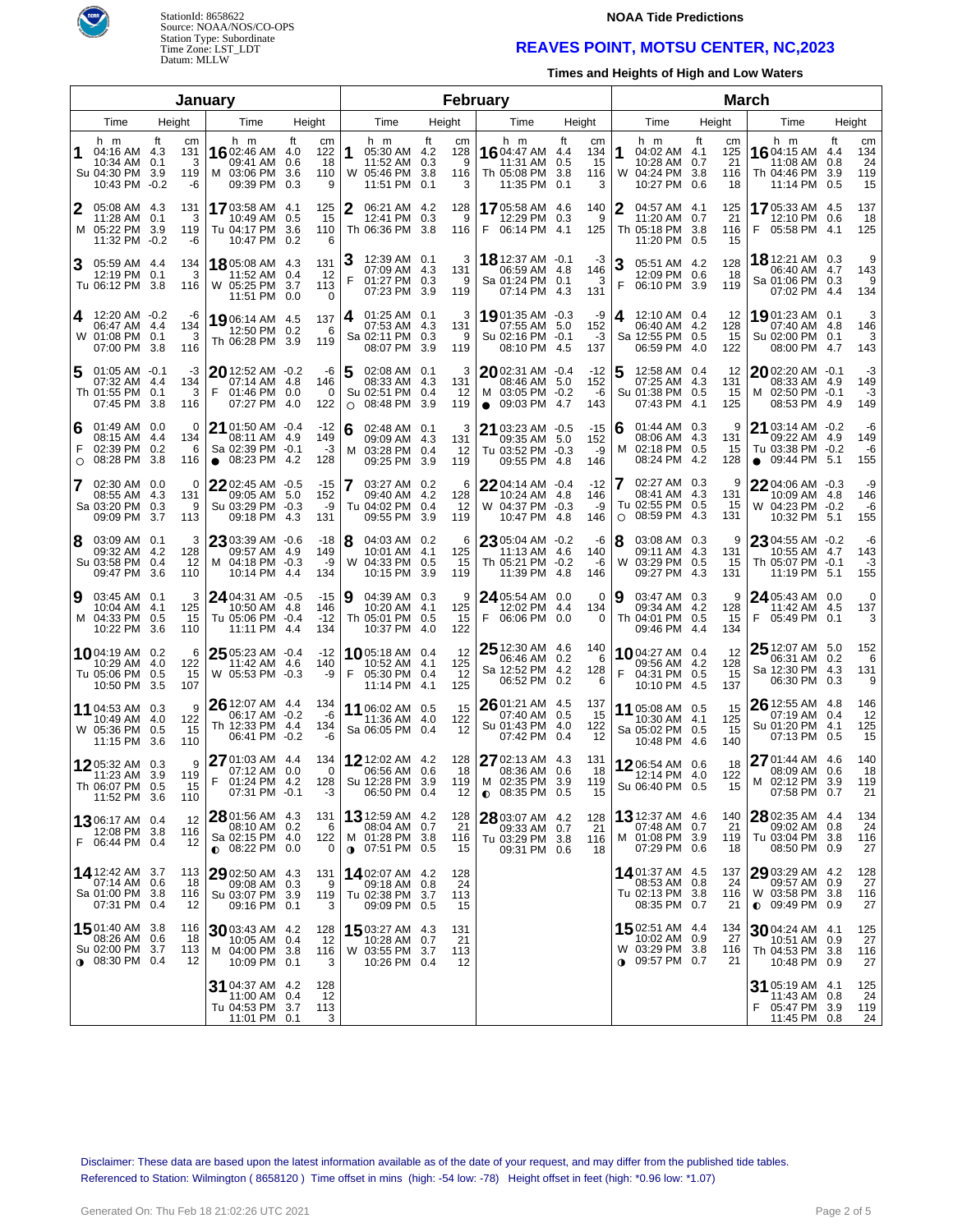

# StationId: 8658622 Source: NOAA/NOS/CO-OPS Station Type: Subordinate Time Zone: LST\_LDT Datum: MLLW

#### **NOAA Tide Predictions**

## **REAVES POINT, MOTSU CENTER, NC,2023**

**Times and Heights of High and Low Waters**

|                                                                                                           | April                                                                                                         | May                                                                                                                        |                                                                                                                                      |                                                                                                                  | June                                                                                                                      |
|-----------------------------------------------------------------------------------------------------------|---------------------------------------------------------------------------------------------------------------|----------------------------------------------------------------------------------------------------------------------------|--------------------------------------------------------------------------------------------------------------------------------------|------------------------------------------------------------------------------------------------------------------|---------------------------------------------------------------------------------------------------------------------------|
| Height<br>Time                                                                                            | Height<br>Time                                                                                                | Height<br>Time                                                                                                             | Height<br>Time                                                                                                                       | Time<br>Height                                                                                                   | Height<br>Time                                                                                                            |
| h m<br>Ħ<br>cm<br>125<br>06:13 AM 4.1<br>21<br>12:31 PM 0.7<br>Sa 06:40 PM<br>-4.0<br>122                 | h m<br>ft<br>cm<br>16 12:07 AM 0.3<br>9<br>06:19 AM 4.6<br>140<br>3<br>Su 12:41 PM 0.1<br>06:47 PM 4.6<br>140 | h m<br>ft<br>cm<br>1<br>12:02 AM 0.8<br>24<br>06:18 AM<br>3.9<br>119<br>12:32 PM 0.6<br>18<br>M<br>06:54 PM<br>-4.2<br>128 | ft<br>h m<br>cm<br><b>16</b> 12:48 AM<br>3<br>0.1<br>06:48 AM<br>4.3<br>131<br>Tu 01:03 PM<br>$-0.3$<br>-9<br>07:23 PM<br>4.9<br>149 | h m<br>Ħ<br>сm<br>1<br>01:18 AM 0.5<br>15<br>07:03 AM 3.7<br>113<br>Th 01:16 PM 0.2<br>6<br>07:43 PM 4.5<br>137  | ft<br>h m<br>cm<br><b>16</b> 02:14 AM<br>0<br>0.0<br>08:01 AM<br>3.9<br>119<br>02:10 PM -0.3<br>-9<br>08:35 PM 4.8<br>146 |
| 12:38 AM 0.7<br>21<br>125<br>07:04 AM 4.1<br>Su 01:17 PM 0.6<br>18<br>07:29 PM 4.2<br>128                 | 1701:06 AM 0.1<br>3<br>07:15 AM 4.6<br>140<br>M 01:32 PM -0.1<br>-3<br>07:43 PM 4.9<br>149                    | 2<br>12:56 AM 0.7<br>21<br>07:06 AM<br>3.9<br>119<br>Tu 01:16 PM 0.5<br>15<br>07:39 PM 4.4<br>134                          | 1701:43 AM 0.0<br>0<br>07:39 AM 4.3<br>131<br>W 01:52 PM -0.3<br>-9<br>08:12 PM 5.0<br>152                                           | 02:12 AM 0.4<br>2<br>12<br>07:51 AM 3.7<br>113<br>F<br>02:05 PM 0.1<br>3<br>08:27 PM 4.7<br>143                  | 1703:03 AM 0.0<br>0<br>08:49 AM<br>3.8<br>116<br>Sa 02:56 PM -0.1<br>-3<br>09:19 PM 4.7<br>143                            |
| 3<br>01:29 AM 0.6<br>18<br>07:50 AM 4.2<br>128<br>M 02:00 PM 0.6<br>18<br>08:14 PM 4.3<br>131             | 1802:03 AM 0.0<br>0<br>08:06 AM 4.7<br>143<br>Tu 02:22 PM -0.2<br>-6<br>08:34 PM 5.1<br>155                   | 3<br>01:48 AM 0.5<br>15<br>07:49 AM 4.0<br>122<br>W 01:59 PM 0.4<br>-12<br>08:20 PM 4.5<br>137                             | 18 02:36 AM -0.1<br>-3<br>08:27 AM 4.2<br>128<br>Th 02:39 PM -0.2<br>-6<br>08:58 PM 5.1<br>155                                       | 03:04 AM 0.2<br>6<br>08:37 AM 3.7<br>113<br>Sa 02:55 PM 0.1<br>3<br>09:10 PM 4.8<br>146                          | 18 03:50 AM 0.0<br>0<br>09:35 AM<br>3.7<br>113<br>Su 03:39 PM 0.0<br>0<br>$\bullet$ 10:01 PM 4.6<br>140                   |
| 02:17 AM 0.5<br>4<br>15<br>08:31 AM 4.2<br>128<br>Tu 02:41 PM 0.5<br>15<br>08:54 PM 4.5<br>137            | 1902:56 AM -0.1<br>-3<br>08:55 AM 4.6<br>140<br>W 03:08 PM -0.2<br>-6<br>09:22 PM 5.2<br>158                  | 14.<br>02:38 AM 0.4<br>12<br>122<br>08:29 AM 4.0<br>Th 02:41 PM 0.4<br>12<br>08:57 PM 4.7<br>143                           | 1903:26 AM -0.1<br>-3<br>125<br>09:14 AM 4.1<br>03:24 PM -0.1<br>F<br>-3<br>152<br>$\bullet$ 09:42 PM 5.0                            | 03:55 AM 0.1<br>4<br>3<br>09:23 AM 3.7<br>113<br>Su 03:46 PM 0.0<br>0<br>09:56 PM 4.9<br>149<br>$\circ$          | 19 04:34 AM 0.1<br>3<br>10:20 AM 3.6<br>110<br>M 04:20 PM 0.2<br>6<br>10:42 PM 4.5<br>137                                 |
| 03:03 AM 0.4<br>12<br>09:08 AM 4.2<br>128<br>W 03:19 PM 0.5<br>15<br>09:29 PM 4.6<br>140                  | 2003:47 AM -0.1<br>-3<br>09:41 AM 4.5<br>137<br>Th 03:53 PM -0.1<br>$-3$<br>158<br>$\bullet$ 10:07 PM 5.2     | 5<br>03:26 AM 0.3<br>9<br>09:07 AM 4.0<br>122<br>F<br>03:23 PM 0.3<br>9<br>09:31 PM 4.8<br>146<br>$\circ$                  | 2004:13 AM 0.0<br>0<br>122<br>10:00 AM 4.0<br>Sa 04:06 PM 0.1<br>3<br>10:25 PM 4.9<br>149                                            | 5<br>04:45 AM 0.1<br>3<br>10:12 AM 3.8<br>116<br>M 04:37 PM 0.0<br>0<br>10:46 PM 4.9<br>149                      | 2005:16 AM 0.2<br>6<br>107<br>11:05 AM<br>3.5<br>Tu 04:58 PM 0.3<br>9<br>11:21 PM 4.3<br>131                              |
| 03:47 AM 0.4<br>6<br>12<br>09:39 AM 4.2<br>128<br>Th 03:55 PM 0.5<br>15<br>143<br>09:58 PM 4.7<br>$\circ$ | 21<br>04:35 AM 0.0<br>0<br>134<br>10:27 AM 4.4<br>F<br>04:36 PM 0.0<br>0<br>10:51 PM 5.1<br>155               | 6<br>9<br>04:14 AM 0.3<br>09:43 AM 3.9<br>119<br>Sa 04:05 PM 0.3<br>9<br>10:05 PM 4.9<br>149                               | 21 04:58 AM 0.1<br>3<br>10:45 AM<br>3.9<br>119<br>Su 04:47 PM 0.2<br>6<br>11:06 PM 4.7<br>143                                        | 05:35 AM 0.0<br>6<br>0<br>11:08 AM 3.8<br>116<br>Tu 05:29 PM 0.0<br>0<br>11:43 PM 4.8<br>146                     | 9<br>21 05:55 AM 0.3<br>107<br>11:50 AM<br>3.5<br>W 05:34 PM<br>0.4<br>12<br>11:59 PM 4.2<br>128                          |
| 7<br>04:31 AM 0.4<br>12<br>128<br>10:07 AM<br>-4.2<br>F<br>04:31 PM 0.5<br>15<br>10:22 PM<br>-4.8<br>146  | 22 05:21 AM 0.1<br>3<br>11:13 AM 4.2<br>128<br>Sa 05:17 PM 0.2<br>6<br>11:35 PM 4.9<br>149                    | 7<br>9<br>05:01 AM 0.3<br>10:22 AM 3.9<br>119<br>Su 04:49 PM 0.3<br>9<br>10:45 PM 4.9<br>149                               | 22 05:42 AM 0.3<br>9<br>11:31 AM<br>3.7<br>113<br>M 05:25 PM 0.4<br>12<br>11:49 PM 4.5<br>137                                        | 06:25 AM 0.0<br>7<br>0<br>12:11 PM<br>3.8<br>116<br>W 06:23 PM 0.0<br>0                                          | 22 06:32 AM 0.4<br>12<br>104<br>12:36 PM<br>3.4<br>Th 06:10 PM 0.5<br>15                                                  |
| 8<br>05:15 AM 0.4<br>12<br>125<br>10:37 AM 4.1<br>Sa 05:07 PM 0.5<br>15<br>10:52 PM<br>146<br>-4.8        | 23 06:06 AM 0.3<br>9<br>12:00 PM 4.0<br>122<br>Su 05:56 PM 0.4<br>12                                          | 8<br>9<br>05:49 AM 0.3<br>11:09 AM 3.9<br>119<br>M 05:36 PM 0.3<br>9<br>11:35 PM 4.8<br>146                                | 12<br>23 06:24 AM 0.4<br>12:19 PM<br>3.6<br>110<br>Tu 06:02 PM 0.5<br>15                                                             | 12:45 AM 4.7<br>143<br>8<br>07:17 AM 0.0<br>0<br>Th 01:16 PM 3.8<br>116<br>07:21 PM 0.1<br>3                     | 122<br>$2312:36$ AM $4.0$<br>07:08 AM<br>0.4<br>12<br>01:22 PM<br>F<br>3.4<br>104<br>06:48 PM<br>15<br>0.5                |
| 15<br>9<br>06:00 AM 0.5<br>122<br>11:14 AM 4.0<br>Su 05:45 PM 0.5<br>15<br>11:33 PM<br>-4.8<br>146        | 24 12:20 AM 4.7<br>143<br>15<br>06:51 AM 0.5<br>M 12:49 PM 3.9<br>119<br>06:35 PM 0.6<br>18                   | 9<br>9<br>06:39 AM 0.3<br>12:06 PM 3.8<br>116<br>Tu 06:28 PM 0.4<br>12                                                     | 24 12:32 AM 4.3<br>131<br>15<br>07:05 AM 0.5<br>W 01:09 PM 3.5<br>107<br>06:39 PM 0.6<br>18                                          | 9<br>01:46 AM 4.6<br>140<br>08:10 AM -0.1<br>-3<br>F<br>02:20 PM 4.0<br>122<br>08:23 PM 0.2<br>6                 | 24 01:12 AM 3.9<br>119<br>12<br>07:43 AM<br>0.4<br>Sa 02:07 PM<br>3.4<br>104<br>07:33 PM<br>18<br>0.6                     |
| 1006:48 AM 0.6<br>18<br>12:03 PM<br>4.0<br>122<br>M 06:30 PM 0.6<br>18                                    | $2501:07$ AM $4.5$<br>137<br>21<br>07:37 AM 0.7<br>Tu 01:40 PM 3.7<br>113<br>07:16 PM<br>0.8<br>24            | 143<br><b>10</b> 12:38 AM 4.7<br>07:33 AM 0.4<br>12<br>W 01:15 PM 3.8<br>116<br>07:27 PM<br>0.4<br>12                      | $2501:18$ AM 4.1<br>125<br>07:47 AM<br>0.6<br>18<br>Th 01:59 PM<br>3.5<br>107<br>07:21 PM<br>0.7<br>21                               | <b>10</b> 02:43 AM 4.4<br>134<br>09:04 AM -0.2<br>-6<br>Sa 03:20 PM 4.1<br>125<br>09:27 PM 0.2<br>6<br>$\bullet$ | $2501:50$ AM 3.8<br>116<br>08:20 AM<br>12<br>0.4<br>Su 02:53 PM<br>3.5<br>107<br>08:29 PM<br>21<br>0.7                    |
| 11 12:27 AM 4.7<br>143<br>21<br>0.7<br>07:42 AM<br>Tu 01:04 PM 3.9<br>119<br>07:26 PM 0.6<br>18           | $2601:57$ AM 4.3<br>131<br>24<br>08:25 AM 0.8<br>W 02:33 PM 3.7<br>113<br>08:03 PM 0.9<br>27                  | 11 01:48 AM 4.6<br>140<br>08:29 AM 0.4<br>12<br>Th 02:25 PM<br>3.9<br>119<br>08:33 PM<br>0.5<br>15                         | $2602:05$ AM 4.0<br>122<br>18<br>08:31 AM<br>0.6<br>F<br>02:50 PM 3.5<br>107<br>08:13 PM<br>0.8<br>24                                | 11 03:39 AM 4.3<br>131<br>09:59 AM -0.3<br>-9<br>Su 04:18 PM 4.3<br>131<br>10:30 PM 0.2<br>6                     | 26 02:34 AM 3.7<br>113<br>09:02 AM<br>0.3<br>-9<br>M 03:40 PM<br>3.7<br>113<br>09:36 PM<br>21<br>0.7<br>$\bullet$         |
| 12 01:35 AM 4.6<br>140<br>21<br>08:43 AM 0.7<br>W 02:18 PM 3.8<br>116<br>08:35 PM 0.7<br>21               | $2702:49$ AM $4.1$<br>125<br>09:16 AM 0.8<br>24<br>Th 03:26 PM 3.7<br>113<br>$\bullet$ 09:01 PM 1.0<br>30     | 1202:55 AM 4.5<br>137<br>09:28 AM 0.3<br>9<br>F<br>03:30 PM 4.0<br>122<br>$\bullet$ 09:42 PM 0.5<br>15                     | 27 02:53 AM 3.9<br>119<br>18<br>09:17 AM 0.6<br>Sa 03:41 PM 3.6<br>110<br>$\bullet$ 09:15 PM 0.8<br>24                               | 1204:33 AM 4.2<br>128<br>10:52 AM -0.4<br>$-12$<br>M 05:14 PM 4.5<br>137<br>11:31 PM 0.1<br>3                    | 27 03:24 AM 3.6<br>110<br>09:51 AM<br>0.3<br>9<br>116<br>Tu 04:29 PM 3.8<br>21<br>10:44 PM 0.7                            |
| 1302:55 AM 4.5<br>137<br>09:46 AM 0.7<br>21<br>Th 03:32 PM 3.9<br>119<br>$0.09:51$ PM 0.7<br>21           | 28 03:42 AM 4.0<br>122<br>24<br>10:08 AM 0.8<br>F<br>04:19 PM 3.7<br>113<br>10:04 PM 1.0<br>30                | 1303:58 AM 4.4<br>134<br>10:25 AM 0.1<br>3<br>Sa 04:33 PM 4.2<br>128<br>10:48 PM 0.4<br>12                                 | 28 03:42 AM 3.8<br>116<br>10:05 AM 0.5<br>15<br>Su 04:31 PM 3.7<br>113<br>10:21 PM 0.8<br>24                                         | <b>13</b> 05:27 AM 4.1<br>125<br>11:44 AM -0.4<br>$-12$<br>Tu 06:08 PM 4.6<br>140                                | 28 04:19 AM 3.5<br>107<br>10:44 AM 0.2<br>6<br>W 05:21 PM 4.0<br>122<br>11:49 PM 0.6<br>18                                |
| 14.04:09 AM 4.5<br>137<br>10:48 AM 0.6<br>18<br>F<br>04:42 PM 4.1<br>125<br>11:02 PM 0.5<br>15            | 29 04:35 AM 3.9<br>119<br>24<br>10:58 AM 0.8<br>Sa 05:12 PM 3.8<br>116<br>11:05 PM 0.9<br>27                  | <b>14</b> 04:57 AM 4.4<br>134<br>11:20 AM 0.0<br>$\Omega$<br>Su 05:33 PM 4.4<br>134<br>11:50 PM 0.2<br>6                   | 29 04:32 AM 3.7<br>113<br>10:53 AM 0.4<br>-12<br>M 05:21 PM 3.8<br>116<br>11:23 PM 0.7<br>21                                         | 14 12:28 AM 0.1<br>З<br>122<br>06:20 AM 4.0<br>W 12:34 PM -0.4<br>$-12$<br>07:00 PM 4.7<br>143                   | 29 05:18 AM 3.5<br>107<br>11:41 AM 0.1<br>3<br>Th 06:14 PM 4.2<br>128                                                     |
| 15 05:17 AM 4.5<br>137<br>11:46 AM 0.3<br>9<br>Sa 05:47 PM 4.3<br>131                                     | 30 05:27 AM 3.9<br>119<br>21<br>11:46 AM 0.7<br>Su 06:04 PM 4.0<br>122                                        | <b>15</b> 05:54 AM 4.4<br>134<br>12:13 PM -0.2<br>-6<br>M 06:30 PM 4.7<br>143                                              | 30 05:23 AM 3.7<br>113<br>11:40 AM 0.4<br>-12<br>Tu 06:11 PM 4.1<br>125                                                              | 1501:22 AM 0.0<br>0<br>07:12 AM 3.9<br>119<br>Th 01:23 PM -0.4<br>$-12$<br>07:49 PM 4.8<br>146                   | 30 12:49 AM 0.5<br>15<br>06:18 AM 3.5<br>107<br>F<br>12:38 PM 0.1<br>3<br>07:08 PM 4.5<br>137                             |
|                                                                                                           |                                                                                                               |                                                                                                                            | 31 12:22 AM 0.6<br>18<br>06:14 AM 3.7<br>113<br>W 12:28 PM 0.3<br>9<br>06:58 PM 4.3<br>131                                           |                                                                                                                  |                                                                                                                           |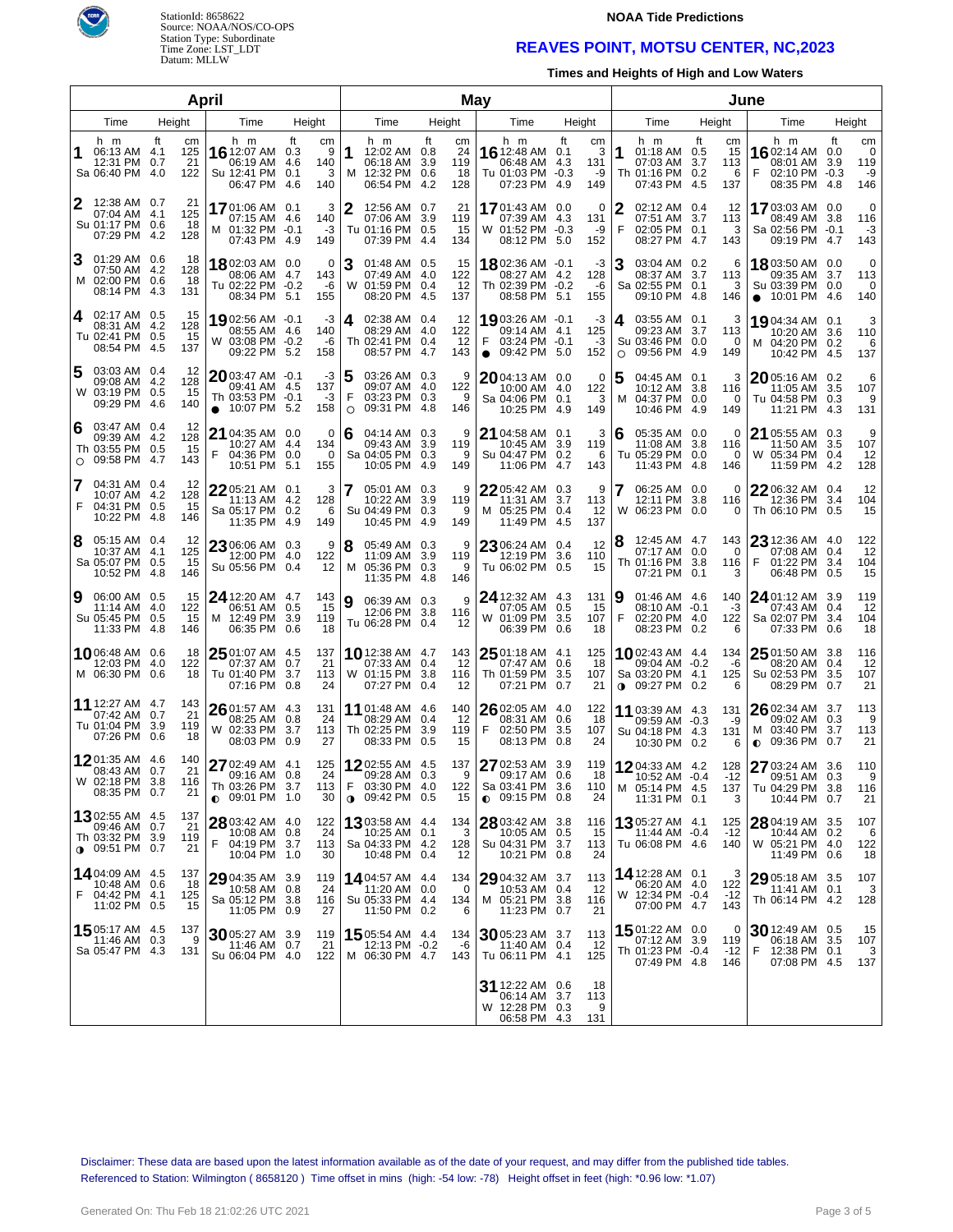



### **NOAA Tide Predictions**

## **REAVES POINT, MOTSU CENTER, NC,2023**

**Times and Heights of High and Low Waters**

|                |                                                                            |                                                    | July                                                                      |                                                        |                |                                                                         |        |                             | <b>August</b>                                                                 |                                                       |                | <b>September</b>                                                         |              |                              |                                                                                     |           |                              |
|----------------|----------------------------------------------------------------------------|----------------------------------------------------|---------------------------------------------------------------------------|--------------------------------------------------------|----------------|-------------------------------------------------------------------------|--------|-----------------------------|-------------------------------------------------------------------------------|-------------------------------------------------------|----------------|--------------------------------------------------------------------------|--------------|------------------------------|-------------------------------------------------------------------------------------|-----------|------------------------------|
| Height<br>Time |                                                                            |                                                    | Time                                                                      | Height                                                 |                | Time                                                                    | Height |                             | Time                                                                          | Height                                                |                | Time                                                                     | Height       |                              | Time                                                                                | Height    |                              |
|                | h m<br>01:47 AM 0.4<br>07:17 AM<br>Sa 01:36 PM<br>08:02 PM                 | ft<br>сm<br>12<br>3.6<br>110<br>0.0<br>-4.6<br>140 | h m<br>16 02:38 AM 0.1<br>08:26 AM<br>Su 02:30 PM<br>0<br>08:57 PM        | ft<br>cm<br>3<br>3.7<br>113<br>0.0<br>0<br>-4.5<br>137 | 11<br>$\circ$  | h m<br>03:13 AM 0.0<br>08:53 AM 4.0<br>Tu 03:15 PM -0.3<br>09:34 PM 5.0 | ft     | сm<br>0<br>122<br>-9<br>152 | h m<br>16 03:36 AM<br>09:32 AM<br>W 03:32 PM 0.3<br>$\bullet$ 09:52 PM        | ft<br>cm<br>0.3<br>9<br>3.9<br>119<br>9<br>4.4<br>134 | 1<br>F         | h m<br>04:26 AM -0.3<br>10:27 AM 4.8<br>04:48 PM<br>10:54 PM 4.9         | ft<br>$-0.2$ | сm<br>-9<br>146<br>-6<br>149 | h m<br><b>16</b> 04:13 AM<br>10:16 AM 4.3<br>Sa 04:29 PM 0.5<br>10:18 PM 4.3        | ft<br>0.5 | cm<br>15<br>131<br>15<br>131 |
| 2              | 02:42 AM 0.2<br>08:12 AM<br>Su 02:34 PM<br>08:54 PM 4.8                    | 3.6<br>110<br>$-0.1$<br>$-3$<br>146                | 1703:24 AM 0.1<br>6<br>09:12 AM<br>03:14 PM<br>09:39 PM 4.5<br>$\bullet$  | 3<br>3.7<br>113<br>0.1<br>3<br>137                     | $\mathbf{2}$   | $04:04$ AM $-0.1$<br>09:49 AM 4.1<br>W 04:11 PM -0.4<br>10:26 PM 5.0    |        | -3<br>125<br>$-12$<br>152   | 1704:15 AM 0.3<br>10:13 AM<br>Th 04:12 PM 0.3<br>10:25 PM 4.3                 | 9<br>3.9<br>119<br>9<br>131                           | 2              | 05:13 AM -0.3<br>11:22 AM 4.8<br>Sa 05:40 PM -0.1<br>11:44 PM 4.7        |              | -9<br>146<br>-3<br>143       | 1704:44 AM 0.5<br>10:38 AM 4.3<br>Su 05:07 PM 0.6<br>10:36 PM 4.2                   |           | 15<br>131<br>18<br>128       |
| З<br>$\circ$   | 03:35 AM 0.0<br>09:07 AM<br>M 03:30 PM -0.2<br>09:47 PM 4.9                | 3.7<br>113<br>-6<br>149                            | 0<br>18 04:07 AM 0.2<br>09:56 AM<br>Tu 03:56 PM 0.2<br>10:18 PM           | 6<br>3.7<br>113<br>6<br>-4.4<br>134                    | 3              | 04:53 AM -0.3<br>10:47 AM 4.3<br>Th 05:05 PM -0.4<br>11:19 PM 4.9       |        | -9<br>131<br>$-12$<br>149   | 1804:49 AM 0.4<br>10:49 AM 3.9<br>F<br>04:49 PM 0.4<br>10:52 PM 4.2           | 12<br>119<br>12<br>128                                | З              | 05:59 AM -0.3<br>12:16 PM 4.8<br>Su 06:32 PM 0.1                         |              | -9<br>146<br>3               | 18 05:12 AM 0.5<br>10:55 AM 4.4<br>M 05:47 PM 0.7<br>11:03 PM 4.1                   |           | 15<br>134<br>21<br>125       |
| 4              | 04:27 AM -0.1<br>10:02 AM<br>Tu 04:24 PM -0.3<br>10:41 PM 4.9              | -3<br>3.8<br>116<br>-9<br>149                      | 19 04:47 AM 0.2<br>10:39 AM<br>W 04:34 PM<br>10:54 PM                     | 6<br>3.6<br>110<br>0.2<br>6<br>-4.3<br>131             | 4<br>F         | 05:41 AM -0.4<br>11:45 AM 4.4<br>05:58 PM -0.3                          |        | $-12$<br>134<br>-9          | 1905:20 AM 0.4<br>11:18 AM 3.9<br>Sa 05:25 PM 0.5<br>11:09 PM 4.1             | 12<br>119<br>15<br>125                                | М              | 12:35 AM 4.5<br>06:45 AM -0.2<br>01:11 PM 4.8<br>07:25 PM 0.3            |              | 137<br>-6<br>146<br>9        | 1905:41 AM 0.5<br>11:26 AM 4.4<br>Tu 06:30 PM 0.8<br>11:42 PM 4.0                   |           | 15<br>134<br>24<br>122       |
| 5              | 05:17 AM -0.2<br>11:01 AM<br>W 05:18 PM -0.3<br>11:37 PM 4.8               | -6<br>3.9<br>119<br>-9<br>146                      | 2005:24 AM 0.3<br>11:20 AM<br>Th 05:11 PM 0.3<br>11:26 PM 4.1             | 9<br>3.6<br>110<br>9<br>125                            | 5              | 12:12 AM 4.7<br>06:28 AM -0.4<br>Sa 12:44 PM 4.5<br>06:52 PM -0.1       |        | 143<br>$-12$<br>137<br>-3   | 2005:48 AM 0.4<br>11:37 AM 3.9<br>Su 06:02 PM 0.6<br>11:34 PM 4.1             | 12<br>119<br>18<br>125                                |                | 01:28 AM 4.3<br>07:32 AM 0.0<br>Tu 02:05 PM 4.7<br>08:21 PM 0.5          |              | 131<br>0<br>143<br>15        | 20 06:15 AM 0.5<br>12:10 PM 4.5<br>W 07:20 PM 1.0                                   |           | 15<br>137<br>30              |
| 6              | 06:06 AM -0.3<br>12:03 PM<br>Th 06:13 PM -0.2                              | -9<br>122<br>4.0<br>-6                             | 21 05:57 AM 0.3<br>11:59 AM<br>05:46 PM 0.4<br>F<br>11:51 PM 4.0          | 9<br>3.5<br>107<br>12<br>122                           | 6              | 01:04 AM 4.5<br>07:16 AM -0.4<br>Su 01:41 PM 4.5<br>07:48 PM 0.1        |        | 137<br>$-12$<br>137<br>3    | 21 06:14 AM 0.4<br>12:03 PM 4.0<br>M 06:43 PM 0.7                             | 12<br>122<br>21                                       | 6<br>$\bullet$ | 02:21 AM 4.1<br>08:22 AM 0.2<br>W 02:59 PM 4.5<br>09:18 PM               | 0.6          | 125<br>6<br>137<br>18        | 21 12:31 AM 3.9<br>06:59 AM 0.5<br>Th 01:06 PM 4.4<br>08:21 PM 1.1                  |           | 119<br>15<br>134<br>34       |
| 7<br>F         | 12:34 AM 4.7<br>06:55 AM -0.4<br>01:05 PM 4.1<br>07:09 PM -0.1             | 143<br>$-12$<br>125<br>$-3$                        | $2206:27$ AM 0.3<br>12:35 PM<br>Sa 06:22 PM 0.5                           | 9<br>3.6<br>110<br>15                                  | м              | 01:57 AM 4.3<br>08:05 AM -0.3<br>02:36 PM 4.5<br>08:46 PM               | 0.3    | 131<br>-9<br>137<br>9       | $22$ 12:11 AM 4.0<br>06:44 AM<br>Tu 12:44 PM 4.1<br>07:32 PM                  | 122<br>12<br>0.4<br>125<br>24<br>0.8                  |                | 03:15 AM 3.9<br>09:16 AM<br>Th 03:53 PM 4.4<br>10:15 PM                  | 0.3<br>0.7   | 119<br>9<br>134<br>21        | $22$ 01:30 AM 3.8<br>07:56 AM 0.6<br>F<br>02:15 PM 4.4<br>09:30 PM 1.1<br>$\bullet$ |           | 116<br>18<br>134<br>34       |
| 8              | 01:29 AM 4.5<br>07:45 AM<br>Sa 02:04 PM 4.2<br>08:08 PM                    | 137<br>$-12$<br>$-0.4$<br>128<br>0.0               | $23$ 12:15 AM 3.9<br>06:56 AM<br>Su 01:08 PM<br>07:04 PM<br>0             | 119<br>9<br>0.3<br>3.6<br>110<br>0.6<br>18             | 8<br>$\bullet$ | 02:49 AM 4.1<br>08:57 AM -0.2<br>Tu 03:30 PM 4.5<br>09:45 PM            | 0.4    | 125<br>-6<br>137<br>12      | $2312:59$ AM 3.9<br>07:24 AM 0.4<br>W 01:36 PM 4.2<br>08:34 PM                | 119<br>12<br>128<br>27<br>0.9                         | 8<br>F         | 04:09 AM 3.8<br>10:12 AM<br>04:47 PM 4.4<br>11:11 PM                     | 0.4<br>0.7   | 116<br>12<br>134<br>21       | 23 02:42 AM 3.8<br>09:13 AM 0.6<br>Sa 03:41 PM 4.4<br>10:38 PM 1.0                  |           | 116<br>18<br>134<br>30       |
| 9              | 02:23 AM 4.4<br>08:37 AM -0.4<br>Su 03:01 PM 4.3<br>09:09 PM               | 134<br>$-12$<br>131<br>0.1                         | 24 12:51 AM 3.9<br>07:26 AM<br>M 01:44 PM<br>07:55 PM<br>3                | 119<br>9<br>0.3<br>3.7<br>113<br>0.7<br>21             | 9              | 03:42 AM 4.0<br>09:50 AM -0.1<br>W 04:23 PM 4.5<br>10:44 PM             | 0.4    | 122<br>-3<br>137<br>12      | 24 01:54 AM 3.8<br>08:15 AM 0.4<br>Th 02:39 PM 4.2<br>$0$ 09:46 PM 1.0        | 116<br>12<br>128<br>30                                | 9              | 05:03 AM 3.8<br>11:08 AM<br>Sa 05:40 PM 4.4                              | 0.4          | 116<br>12<br>134             | 24 04:03 AM 3.8<br>10:34 AM 0.5<br>Su 04:59 PM 4.5<br>11:40 PM 0.8                  |           | 116<br>15<br>137<br>24       |
| $\bullet$      | <b>10</b> 03:15 AM 4.2<br>09:29 AM<br>M 03:56 PM 4.4<br>10:09 PM           | 128<br>$-12$<br>$-0.4$<br>134<br>0.2               | $2501:36$ AM 3.8<br>08:04 AM<br>Tu 02:31 PM<br>$0$ 08:58 PM<br>6          | 116<br>0.2<br>6<br>3.8<br>116<br>0.8<br>24             |                | <b>10</b> 04:35 AM 3.8<br>10:44 AM 0.0<br>Th 05:17 PM 4.4<br>11:39 PM   | 0.4    | 116<br>0<br>134<br>12       | 25 02:57 AM 3.7<br>09:23 AM 0.4<br>F<br>03:54 PM 4.3<br>10:57 PM 0.9          | 113<br>12<br>131<br>27                                |                | 1012:03 AM 0.6<br>05:57 AM<br>Su 12:01 PM 0.4<br>06:32 PM 4.4            | 3.9          | 18<br>119<br>-12<br>134      | $2505:19$ AM 4.0<br>11:45 AM 0.4<br>M 06:07 PM 4.7                                  |           | 122<br>12<br>143             |
|                | 11 04:08 AM 4.0<br>10:22 AM -0.4<br>Tu 04:50 PM<br>11:09 PM                | 122<br>$-12$<br>4.5<br>137<br>0.2                  | 26 02:29 AM 3.7<br>08:53 AM 0.2<br>W 03:26 PM<br>10:11 PM<br>6            | 113<br>6<br>-4.0<br>122<br>24<br>0.8                   | F              | 11 05:29 AM 3.8<br>11:37 AM 0.0<br>06:10 PM 4.4                         |        | 116<br>0<br>134             | 26 04:11 AM 3.7<br>10:43 AM 0.4<br>Sa 05:12 PM                                | 113<br>12<br>134<br>-4.4                              |                | 11 12:52 AM 0.5<br>06:49 AM<br>M 12:51 PM 0.4<br>07:21 PM 4.5            | -4.0         | 15<br>122<br>12<br>137       | $2612:37$ AM 0.5<br>06:27 AM 4.2<br>Tu 12:49 PM 0.1<br>07:07 PM 4.9                 |           | 15<br>128<br>3<br>149        |
|                | 1205:01 AM 3.9<br>$11:14$ AM $-0.4$<br>W 05:44 PM                          | 119<br>$-12$<br>137<br>4.5                         | 27 03:29 AM 3.6<br>09:55 AM 0.2<br>Th 04:29 PM 4.1<br>11:20 PM 0.8        | 110<br>6<br>125<br>24                                  |                | 12 12:33 AM 0.4<br>06:22 AM 3.8<br>Sa 12:29 PM<br>07:01 PM 4.5          | 0.1    | 12<br>116<br>3<br>137       | 27 12:01 AM 0.8<br>05:27 AM 3.7<br>Su 11:56 AM 0.3<br>06:23 PM 4.6            | 24<br>113<br>9<br>140                                 |                | 1201:38 AM 0.5<br>07:39 AM 4.1<br>Tu 01:39 PM 0.3<br>08:05 PM 4.5        |              | 15<br>125<br>9<br>137        | 27 01:31 AM 0.2<br>07:27 AM 4.5<br>W 01:48 PM 0.0<br>08:01 PM 5.0                   |           | 6<br>137<br>0<br>152         |
|                | <b>13</b> 12:05 AM 0.1<br>05:54 AM 3.8<br>Th 12:05 PM -0.3<br>06:36 PM 4.5 | 116<br>-9<br>137                                   | 3<br>28 04:35 AM 3.5<br>11:04 AM 0.2<br>F<br>05:36 PM 4.3                 | 107<br>-6<br>131                                       |                | 1301:23 AM 0.3<br>07:14 AM 3.8<br>Su 01:18 PM 0.1<br>07:49 PM 4.5       |        | 9<br>116<br>3<br>137        | 28 01:00 AM 0.5<br>06:38 AM 3.9<br>M 01:02 PM 0.1<br>07:26 PM 4.8             | 15<br>119<br>3<br>146                                 |                | <b>13</b> 02:21 AM 0.4<br>08:24 AM 4.2<br>W 02:24 PM 0.3<br>08:46 PM 4.5 |              | 12<br>128<br>9<br>137        | $2802:22$ AM 0.0<br>08:23 AM 4.8<br>Th 02:44 PM -0.2<br>08:51 PM 5.0                |           | 0<br>146<br>-6<br>152        |
|                | 14 12:59 AM 0.1<br>06:46 AM 3.7<br>F 12:55 PM -0.2<br>07:25 PM 4.6         | 113<br>-6<br>140                                   | 3<br>29 12:24 AM 0.6<br>05:45 AM 3.5<br>Sa 12:12 PM 0.1<br>06:42 PM 4.5   | 18<br>107<br>3<br>137                                  |                | 1402:10 AM 0.3<br>08:03 AM 3.9<br>M 02:05 PM 0.1<br>08:33 PM 4.5        |        | 9<br>119<br>3<br>137        | 29 01:56 AM 0.3<br>07:41 AM 4.2<br>Tu 02:03 PM -0.1<br>08:22 PM 5.0           | 9<br>128<br>$-3$<br>152                               |                | 1403:01 AM 0.4<br>09:07 AM<br>Th 03:07 PM 0.4<br>09:22 PM 4.5            | -4.2         | 12<br>128<br>12<br>137       | $2903:11$ AM $-0.2$<br>09:15 AM 5.0<br>03:38 PM -0.2<br>F<br>$O$ 09:39 PM 5.0       |           | -6<br>152<br>-6<br>152       |
|                | 15 01:50 AM 0.1<br>07:37 AM 3.7<br>Sa 01:44 PM -0.1<br>08:13 PM 4.6        | 113<br>-3<br>140                                   | 3<br>$30$ 01:23 AM 0.4<br>06:52 AM 3.7<br>Su 01:16 PM 0.0<br>07:43 PM 4.7 | 12<br>113<br>0<br>143                                  |                | 1502:55 AM 0.3<br>08:49 AM 3.9<br>Tu 02:50 PM 0.2<br>09:15 PM 4.5       |        | 9<br>119<br>6<br>137        | 30 02:49 AM 0.0<br>08:38 AM 4.4<br>W 03:00 PM -0.2<br>09:14 PM 5.1            | 0<br>134<br>-6<br>155                                 | F<br>$\bullet$ | 15 03:39 AM 0.4<br>09:44 AM<br>03:49 PM 0.5<br>09:54 PM 4.4              | 4.3          | 12<br>131<br>-15<br>134      | 3003:58 AM -0.3<br>10:05 AM 5.1<br>Sa 04:30 PM -0.1<br>10:26 PM 4.8                 |           | -9<br>155<br>-3<br>146       |
|                |                                                                            |                                                    | 31 02:20 AM 0.2<br>07:54 AM 3.8<br>M 02:17 PM -0.2<br>08:40 PM 4.9        | 6<br>116<br>-6<br>149                                  |                |                                                                         |        |                             | $31$ 03:39 AM $-0.2$<br>09:33 AM 4.6<br>Th 03:55 PM -0.3<br>10:04 PM 5.1<br>O | -6<br>140<br>-9<br>155                                |                |                                                                          |              |                              |                                                                                     |           |                              |